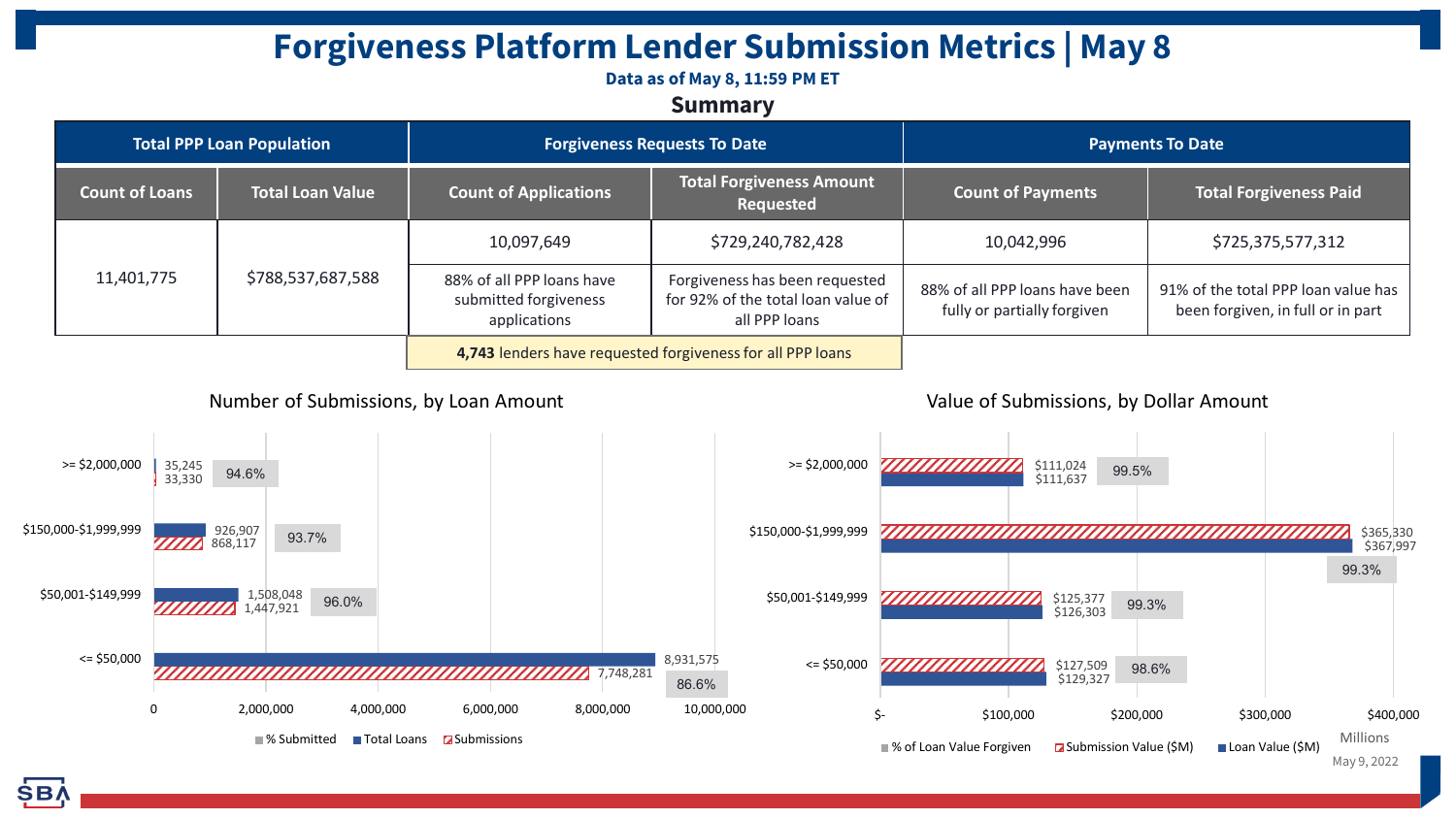# **Forgiveness Platform Lender Submission Metrics | May 8**

### **Data as of May 8, 11:59 PM ET 2020 PPP Loan Population**

| <b>2020 PPP Loan Population</b> |                         | <b>Forgiveness Requests To Date</b>                                 |                                                                                        | <b>Payments To Date</b>                                        |                                                                                  |
|---------------------------------|-------------------------|---------------------------------------------------------------------|----------------------------------------------------------------------------------------|----------------------------------------------------------------|----------------------------------------------------------------------------------|
| <b>Count of Loans</b>           | <b>Total Loan Value</b> | <b>Count of Applications</b>                                        | <b>Total Forgiveness Amount</b><br>Requested                                           | <b>Count of Payments</b>                                       | <b>Total Forgiveness Paid</b>                                                    |
| 5,075,612                       | \$517,937,703,467       | 4,916,628                                                           | \$502,228,238,049                                                                      | 4,894,892                                                      | \$501,103,549,499                                                                |
|                                 |                         | 97% of 2020 PPP loans have<br>submitted forgiveness<br>applications | Forgiveness has been requested<br>for 97% of the total loan value of<br>2020 PPP loans | 96% of 2020 PPP loans have<br>been fully or partially forgiven | 97% of the total 2020 PPP loan<br>value has been forgiven, in full or<br>in part |
|                                 |                         | 4,685 lenders have requested forgiveness for 2020 PPP loans         |                                                                                        |                                                                |                                                                                  |

Number of Submissions, by Loan Amount

Value of Submissions, by Dollar Amount



May 9, 2022